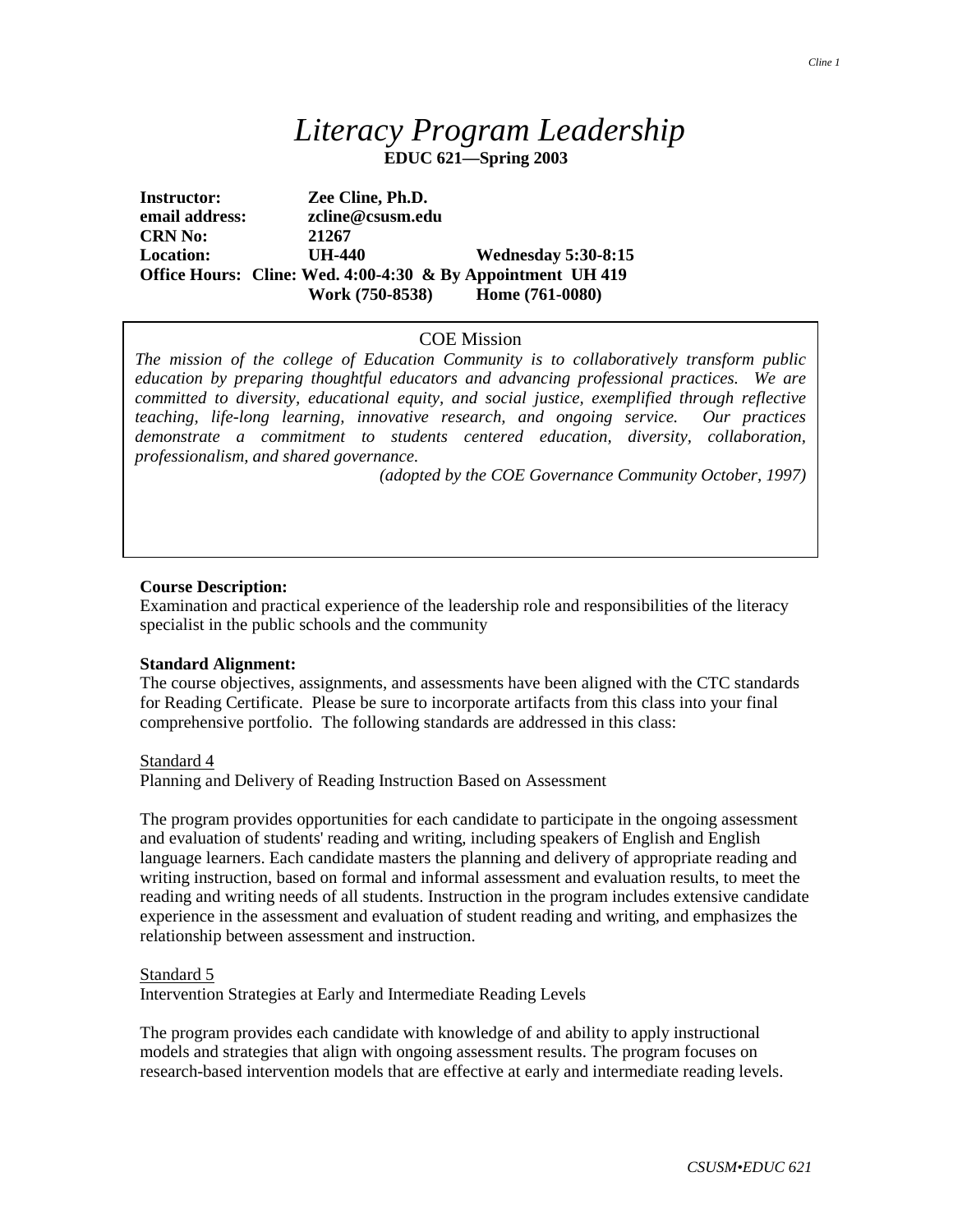*Cline 2*

Standard 9 Curriculum and Instructional Practices

Each candidate demonstrates effective instructional practices and intervention models and strategies in reading and language arts instruction for English speakers and English learners. Each candidate demonstrates a thorough understanding of the research basis and theoretical foundations for alternative instructional practices and intervention models and strategies, and of fundamental issues related to these professional practices.

#### Standard 10 Crosscultural Practices

Each candidate demonstrates the ability to respect, understand and teach students who are different from the candidate, including ethnic, cultural, gender, linguistic, and socio-economic differences.

#### Standard 11 Assessment, Evaluation, and Instruction

Each candidate demonstrates the ability to assess and evaluate students' needs, abilities and achievement by using a variety of measures: formal and informal; individual and group. Each candidate demonstrates the ability to apply what is learned through assessment and evaluation to the development and delivery of appropriate instruction in reading and language arts.

# **CSTP Alignment:**

This course is designed to help teachers seeking the Reading Credential to develop the skills, knowledge, and attitudes necessary to assist schools and district in implementing an effective literacy program. The successful candidate will be able to merge theory and practice in order to realize a comprehensive, balanced reading and language arts program in their classroom and/or district.

# **Course Objectives**:

The Successful Candidate will be able to merge theory and practice in order to implement a comprehensive and balanced reading and language arts program in their classroom, district, and community. The successful candidate will demonstrate skilled knowledge in the following areas:

- How to examine critical issues that will affect their schools and districts.
- How to work collaboratively with a variety of community members who have different agendas for literacy of children
- How to work effectively with Board members
- How to plan and deliver quality professional development activities
- How to support fellow staff members during the decision making process
- How to guide a group toward shared decision making

# **Required Texts:**

Johnson, S. (1998). *Who Moved My Cheese?* Putnam Lundin, S., Paul H., & Christensen, J. (2000). *FISH!!* Hyperion, New York.

# **Assessment:**

Final grades will be based upon the student's ability to demonstrate knowledge in the area of leadership as it pertains to literacy. Participation in all course activities is a CORE expectation. Grades will be based upon the following points: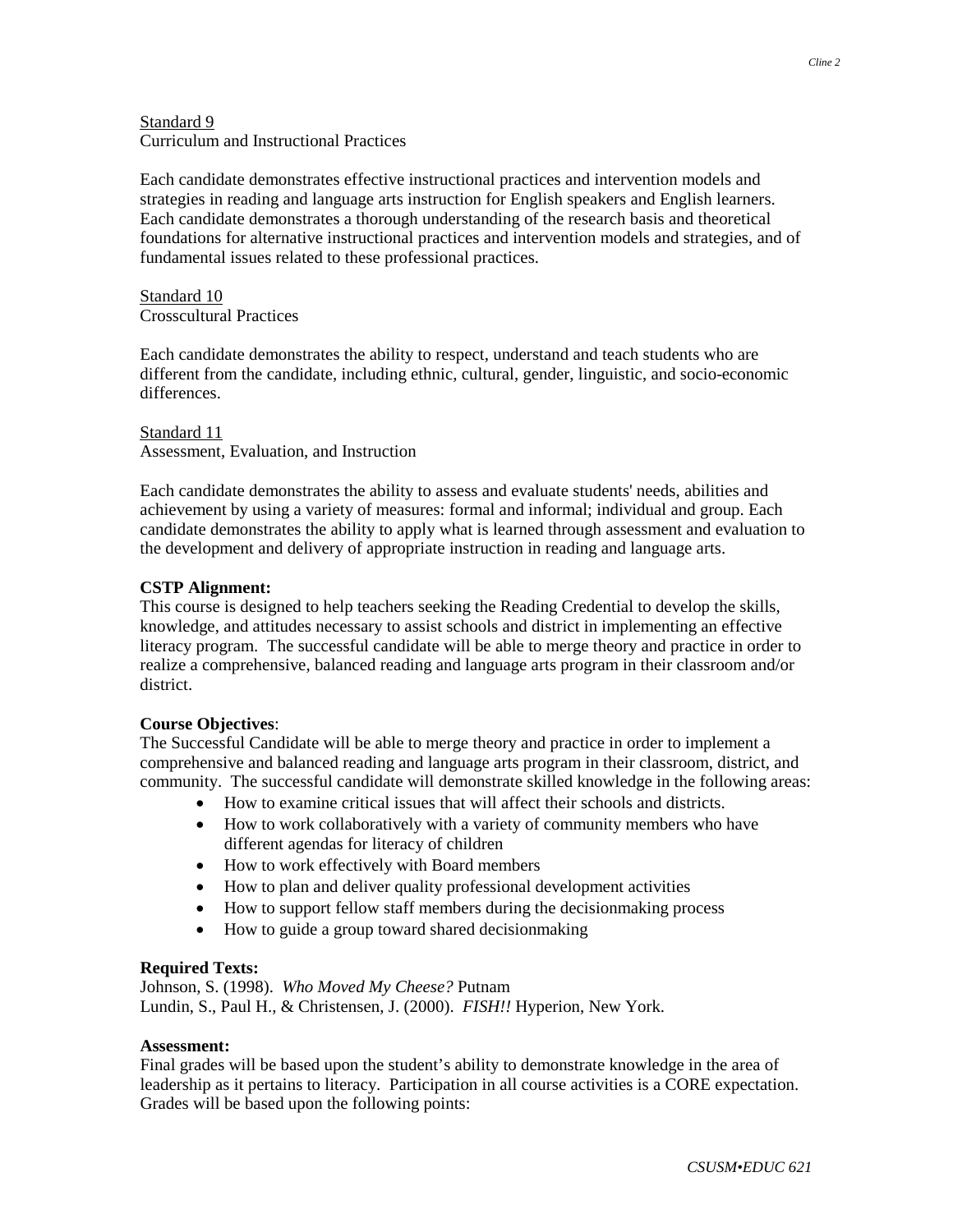| <b>Technology Project</b>                | 30 pts |
|------------------------------------------|--------|
| Workshop/Seminar Project                 | 30 pts |
| <b>Evaluation of Published Materials</b> | 40 pts |

#### **Grades:**

| A         | 96–100    |
|-----------|-----------|
| A-        | $90 - 95$ |
| $B+$      | 89-87     |
| B         | 86-83     |
| B-        | 80–82     |
| $C_{\pm}$ | 77-79     |
| C         | 73-76     |
| C-        | 70-73     |

#### **Assignments:**

#### **Technology Project (30 pts)**

#### *Order Materials (10 pts)*

Please visit the Department of Education Website and find the free publications and order at least 5 of the reading publications that you feel will be useful for your teaching, workshops, or practice.

Please visit the National Institute of Child Health and Human Development (NICHD) Clearinghouse website and order a free copy of the Report of the National Reading Panel: Teaching Children to Read

Write a one to two page paper on the process you followed, the materials you chose and why, and how you plan on using the materials.

#### **Due DATE: Week 5**

#### *Interactive Journal (20 pts)*

For this project, you will need to choose a journal partner in class for an online interactive journal on the first night and exchange email addresses. After each class session, please write an email journal entry reflecting on the following: 1) what the class covered, 2) how the session has informed your practice, 3) what you found most useful about the session, 4) what you found least useful about the session, 5) strengths, weaknesses, areas for improvement, and 6) whatever else comes to mind. Your entry should be about one half page in length. Email the entry to your journal partner, who will then respond to your entry and give you feedback, ideas, suggestions, etc. Your journal partner should email their entry to you and you should provide feedback to that person. For each session, then, you will have one email entry that you wrote and one that you responded to.

#### **Due DATE: Entries for weeks 1-7 due week 8 Complete set of entries due week 15**

*Before the second night of class, email Zee your first night's reflection when you email it to your partner [\(zcline@csusm.edu\)](mailto:zcline@csusm.edu)*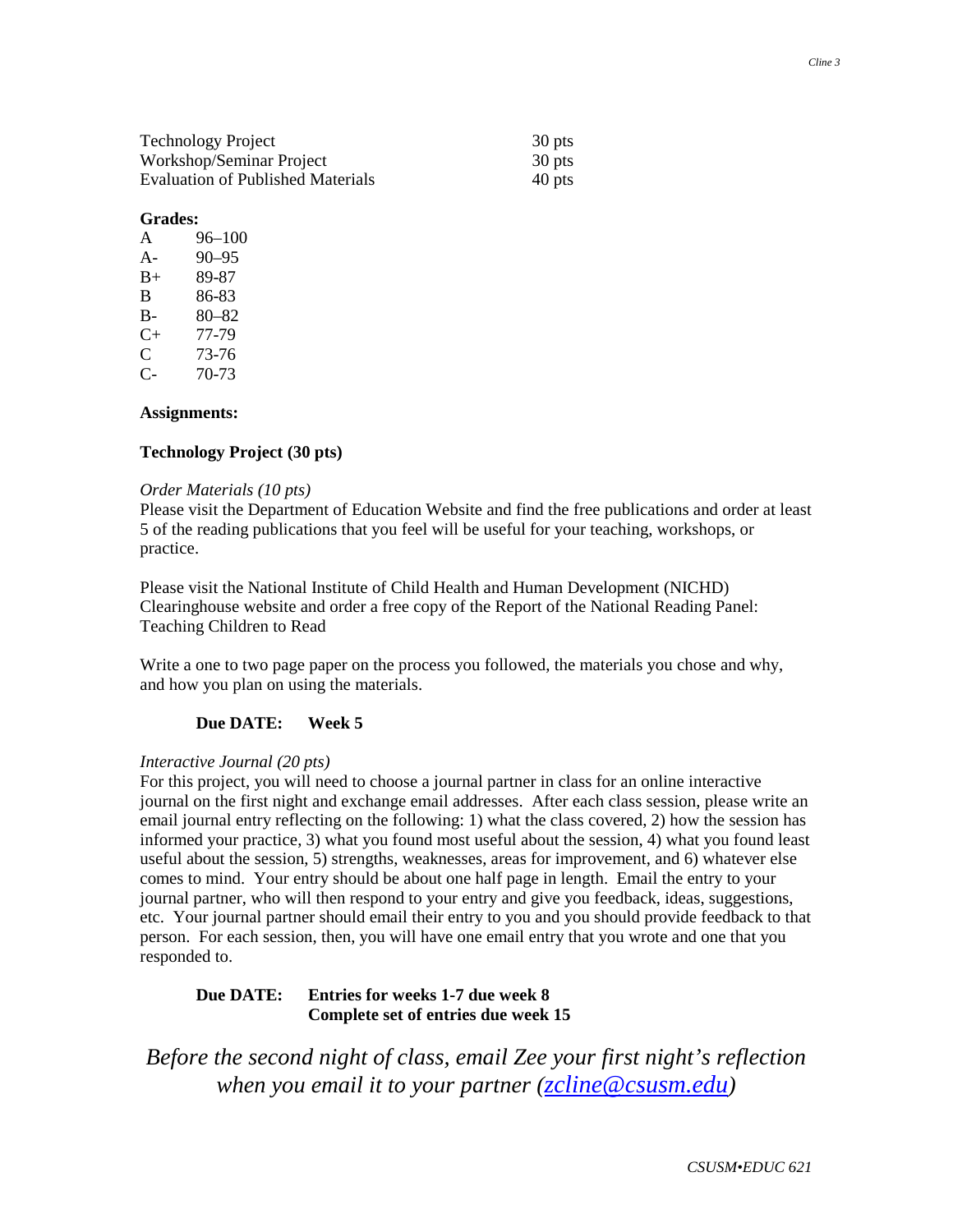# **Evaluation of Published Materials. (40 Points)**

This project is one in which you will most likely engage as a reading specialist. You will be asked to lead and facilitate the group who is evaluating the language arts materials in your district. California has a cycle of seven years between adopted materials. You will need to know how to evaluate these materials.

Schools also spend their budget on ancillary materials. Sometimes those are materials that support special intervention programs in a district such as Title I, English Language Learners or other areas designated by district curriculum directors or school boards.

- Visit the CDE website and find the Criteria for Evaluating the Language Arts Adoption.
- Using these criteria as a guide, evaluate one aspect of the adopted materials at your school site or district. Choose something that will be useful to you as a teacher. For example, Into English, or  $4<sup>th</sup>$  grade adopted text etc. to evaluate.
- Rate the materials you are evaluating according to the criteria mentioned.
- Write a recommendation to adopt or not to adopt based on your evaluation. Include in your recommendation what ancillary materials you would recommend to make the adoption complete and the type of staff development you envision will be necessary for a successful adoption.
- This project will be graded based on the strength of your recommendation to be persuasive. Please state a strong position and back it up with evidence from the materials evaluated.

# **Due DATE: Week 10**

# **Workshop/Seminar Project (30 pts)**

### *Presentation component (15 pts)*

Design and present a literacy workshop for your colleagues. You may choose any topic that is of interest to you and that you feel may be useful to your colleagues in the class or in the field as well. This can be a favorite lesson in your classroom or it can be something you feel will benefit teachers. The workshop or professional development activity should have the following components:

- 1) Opening
- 2) Handouts
- 3) Feedback forms

The workshop should be no longer than 45 minutes. Please be prepared to start on time and finish on time. After each presentation we will have a 15 minute question/answer/evaluation session. You may choose to work alone or in groups for the presentation portion of the assignment.

# *Written component (15 pts)*

Each of you will have to prepare a written component for the presentation that will simulate the work of a reading specialist a school. You are to hypothetically put yourself in the place of a reading specialist who is planning a series of workshop trainings for the staff. The trainings involve moving the reading program in a new direction. For this paper, please take into account the readings and discussions that we have had regarding change, response and reaction to change, boosting morale and improving results. The paper should include the following:

- 1. A rationale for selecting the topic to be presented.
- 2. The planning you will engage in.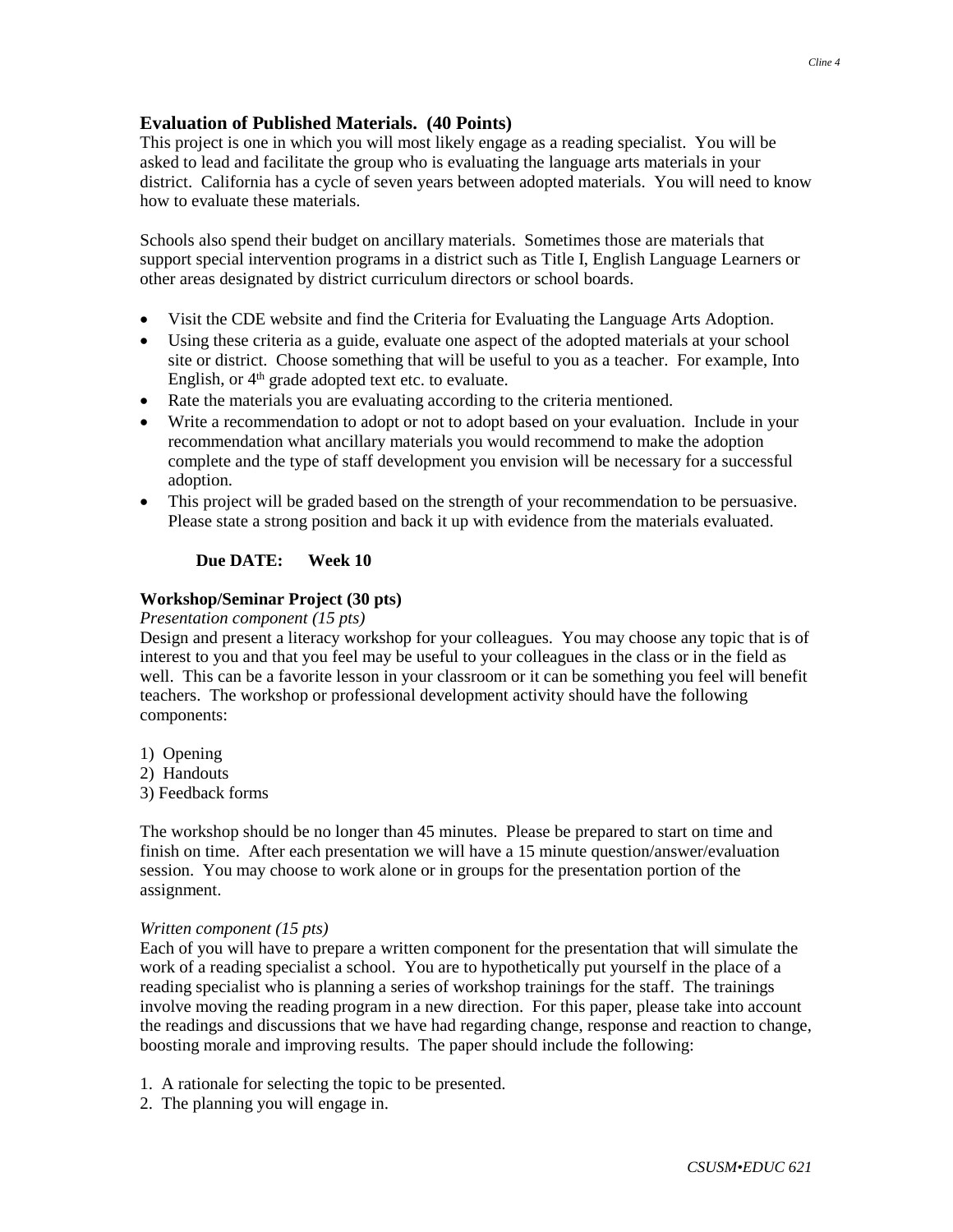- 3. The collaboration strategies you will use.
- 4. A timeline for the training.
- 5. A physical design for the workshop environment.
- 6. The roles people will assume in your planning session as well as in the workshop
- 7. The techniques you will use to ensure that all voices will be heard and each voice will be affirmed.
- 8. Strategies you will use to involve a variety of parties in the planning and the workshop itself to ensure diversity of opinions?
- 9. Workshop evaluation and feedback.

**Due DATE: Presentations (TBA) Due DATE: Written Component- Week 14**

#### **COE Attendance Policy**

Due to the dynamic and interactive nature of courses in the College of Education, all students are expected to attend all classes and participate actively. At a minimum, students must attend more than 80% of class time, or s/he **may not receive a passing grade** for the course at the discretion of the instructor. Individual instructors may adopt more stringent attendance requirements. Should the student have extenuating circumstances, s/he should contact the instructor as soon as possible.

A good student is one who adheres to standards of dependability and promptness. If you miss more than two class sessions or are late (or leave early) for more than three sessions, you cannot receive an A. If you miss more than three class sessions you cannot receive a B. Late assignments will be penalized by a 5% deduction in points for each weekday late. After two weeks, late assignments will be given a zero. If you have extraordinary circumstances in your life which will impact your assignments, please let me know. I want you to be able to stay in school and succeed. If you have any questions or concerns, please feel free to come in and speak with me about them.